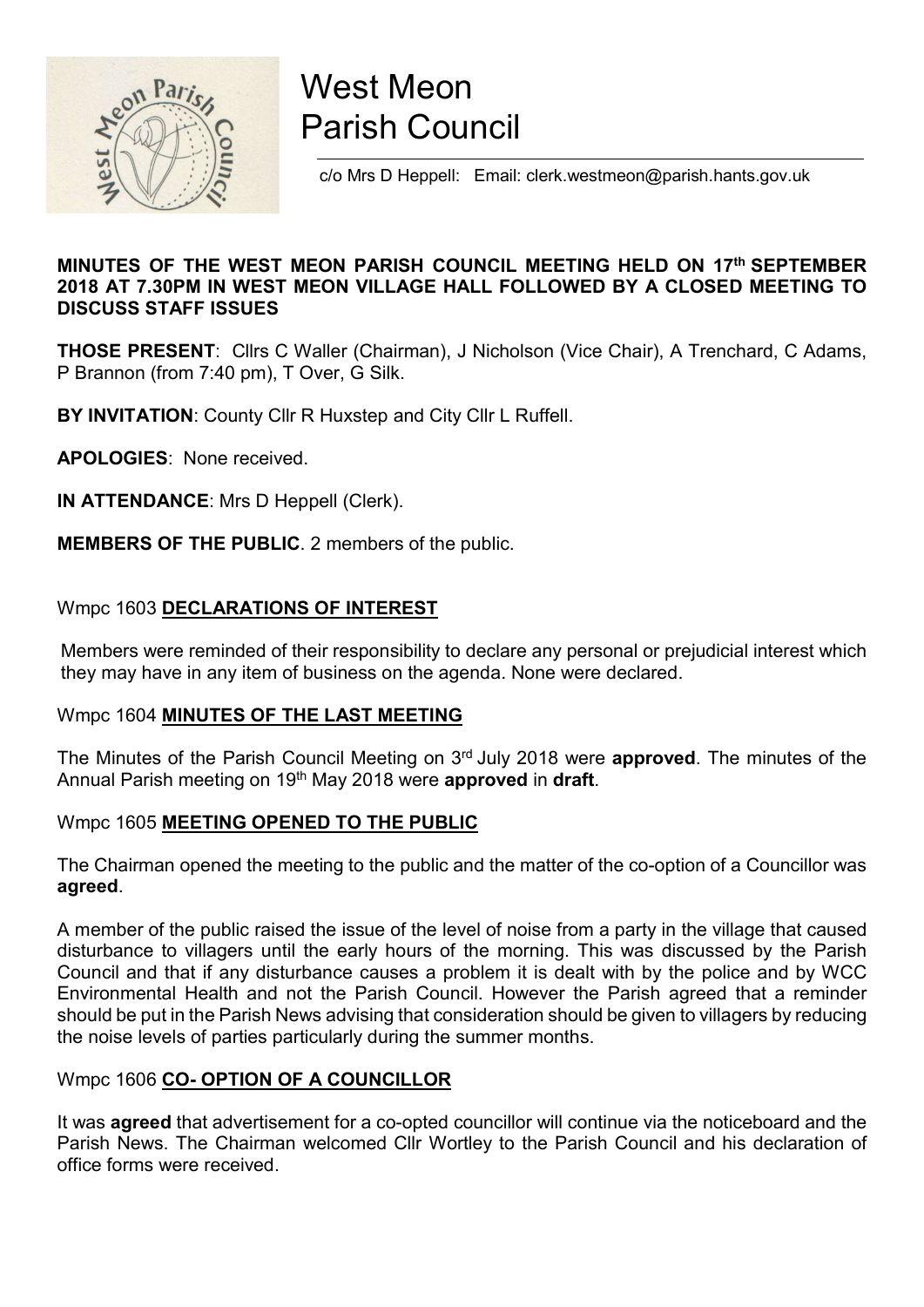# Wmpc 1607 COUNTY COUNCILLOR HUXSTEP

Cllr Huxstep reported that from next April Hampshire County Council (HCC) is aiming to increase the uptake of checks by Hampshire residents, particularly those most at risk of developing cardiovascular disease.The County Council wants to ensure that Hampshire residents aged 40 to 75 are invited for regular health reviews by their GP surgeries. Currently, just under half of those invited take up the offer of a check.

Cllr Huxstep advised that overall attainment in Hampshire secondary schools in 2017 remained above national attainment: 68% of pupils achieved "The Basics" (a grade 9 to 4 in both English and mathematics) against 64% nationally. 25% of pupils achieved the English Baccalaureate against 24% nationally. Also that 98% of parents were offered a place for their child in one of their three preferred secondary schools for September 2018.

Cllr Huxstep advised that HCC had secured £12.9 million funding from Highways England which, together with a £6.6 million investment from the County Council, will enable improvements to Junction 9 of the M27 and Parkway South Roundabout, Whiteley. He also reported that £2.8 million is being invested in energy programmes, including LED Lighting, Electric Vehicles and Battery Technology.

Cllr Huxstep reported back that No 67 bus service would have no reduction of buses at peak times, only off peak times. Cllr Huxstep advised that Cllr Hollingbury was considering the comments of CANS about speed cameras.

Cllr Waller raised the issue of a virtual footpath from Brocklands and sheep bridge and that there is sufficient room for a footpath. Cllr Waller advised there had been issues with West Meon Service Station cash machine closing and Clr Huxstep would report back on this matter.

Cllr Waller reminded Cllr Huxstep that he would arrange the official opening of the Tourist Information Kiosk where Cllr Huxstep will cut the ribbon, which will take place on a weekday and he will be advised of the date.

# Wmpc 1608 CITY COUNCILLOR RUFFELL

Cllr Ruffell's August and September reports previously circulated were noted (see appendices)

Cllr Ruffell reported that he had resolved the issue of lining the chimney at a property in Heddon View with WCC. The Chairman thanked him for resolving this.

Cllr Ruffell advised that Amber Thacker had resigned as a councillor and that an election is pending.

# Wmpc 1609 CLERK'S REPORT

The Clerk's report had previously been circulated and was noted by the Parish Council. The report advised that the external audit had been approved on  $10<sup>th</sup>$  September and completion notices need to be displayed on both the noticeboard and website. The audit gave a clean bill of health with no areas for concern raised. The Chairman gave his thanks for the Clerk's diligence, advising that WMPC was one of the first ones in the district to be approved. It was **agreed** that the completion notices be displayed on the noticeboard and on the WMPC website. The half year audit is booked on 9<sup>th</sup> October.

The Clerk reported that VAT for 2017/18 has been applied for £1,876 and reminded Cllrs to ask for VAT receipts foe payments.

The Clerk has contacted WCC about community assets and paperwork has been forwarded to the Chairman.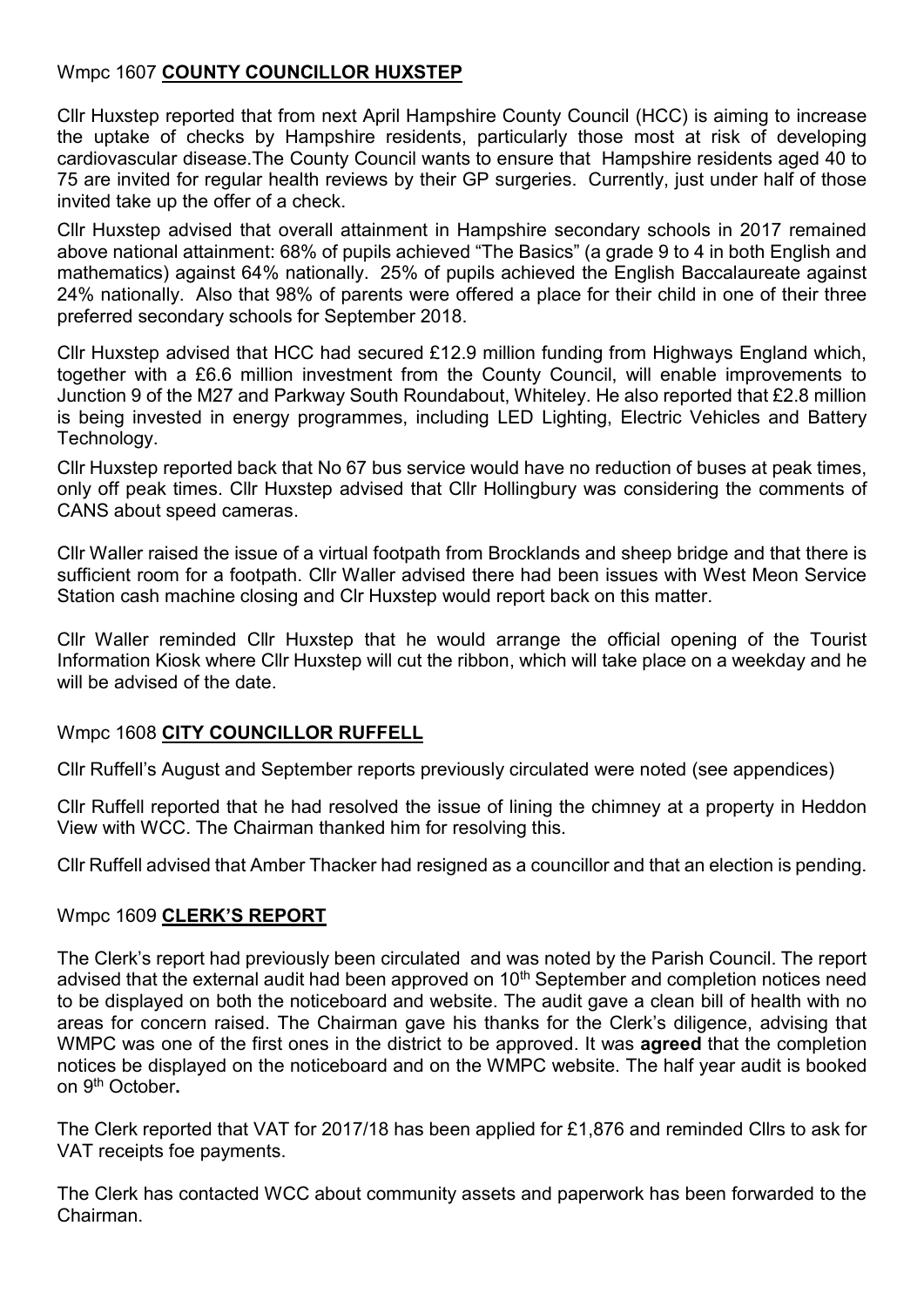. The Clerk raised a query regarding payments with the Nest Pension with Cllr Over and she agreed to check with Nest.

# TO RECEIVE WORKING GROUPS

# Wmpc 1610 PLANNING

i) SDNP/18/03734/HOUS Warnford Corner Alton Road West Meon Petersfield Hampshire GU32 1JG.Two storey extension. It was agreed that NO OBJECTIONS be raised.

ii) SDNP/18/03953/LIS Warnford Corner Alton Road West Meon Petersfield Hampshire GU32 1JG. Two storey extension. It was agreed that NO OBJECTIONS be raised.

iii) SDNP 18/04107/HOUS Hall Place East End. The reinstatement of an existing boundary wall to the entrance of a listed building. Comments due  $12<sup>th</sup>$  September. It was **agreed** that **NO** OBJECTIONS be raised.

iv) SDNP/18/03994/HOUS The Old Bank, High Street Single storey rear extension.  $6<sup>th</sup>$  September. It was **agreed** that **NO OBJECTIONS** be raised.

v) SDNP/18/04487/HOUS Sycamore Cottage Church Lane West Meon Petersfield Hampshire GU32 1LG. Proposed Internal alterations, replacement extensions and external works.

vi) SDNP/18/04488/LIS Grade II Listed building. Comments due 20<sup>th</sup> September. It was **agreed** that NO OBJECTIONS be raised.

It was noted that the VDS text was in draft and has been circulated to Cllrs and is awaiting comments by SDNP, Illustrations are being prepared by Rachael Hobson.

It was **agreed** that Clirs Trenchard and Silk would attend the SDNP Hampshire Parish Workshop on Monday 19th November 2018 at Meonstoke.

There was no progress to report on Lighting at the Red Lion and Cllr Waller will action this point.

# Wmpc 1611 FINANCE AND ADMINISTRATION

The Clerk had received and circulated details to Councillors of a grant request from the Rifle club and it was agreed that further details should be sought for £500. An up to date grant list was circulated to Cllrs. It was unanimously agreed that further details should be sought for the next meeting for the grant application from the Rifle club including what their subscription rates are and their business plan.

#### Schedule of Payments agreed.

#### Date 17th September 2018

| Ch 300462 G Rixon De Fib Light     | £109.26 |
|------------------------------------|---------|
| Ch 300463 T Hickmore               | £416.00 |
| Ch 300464 Winchester CC Dog Bins   | £130.00 |
| Ch 300465 P Anderson WW1 materials | £176.18 |
| Ch 300466 Alpha Graphics           | £115.20 |
| Ch 300467 PKF Littlejohn Auditors  | £240.00 |
| Ch 300468 Expenses Clerk           | £69.22  |
| Ch 300469 WM Village hall          | £46.40  |
|                                    |         |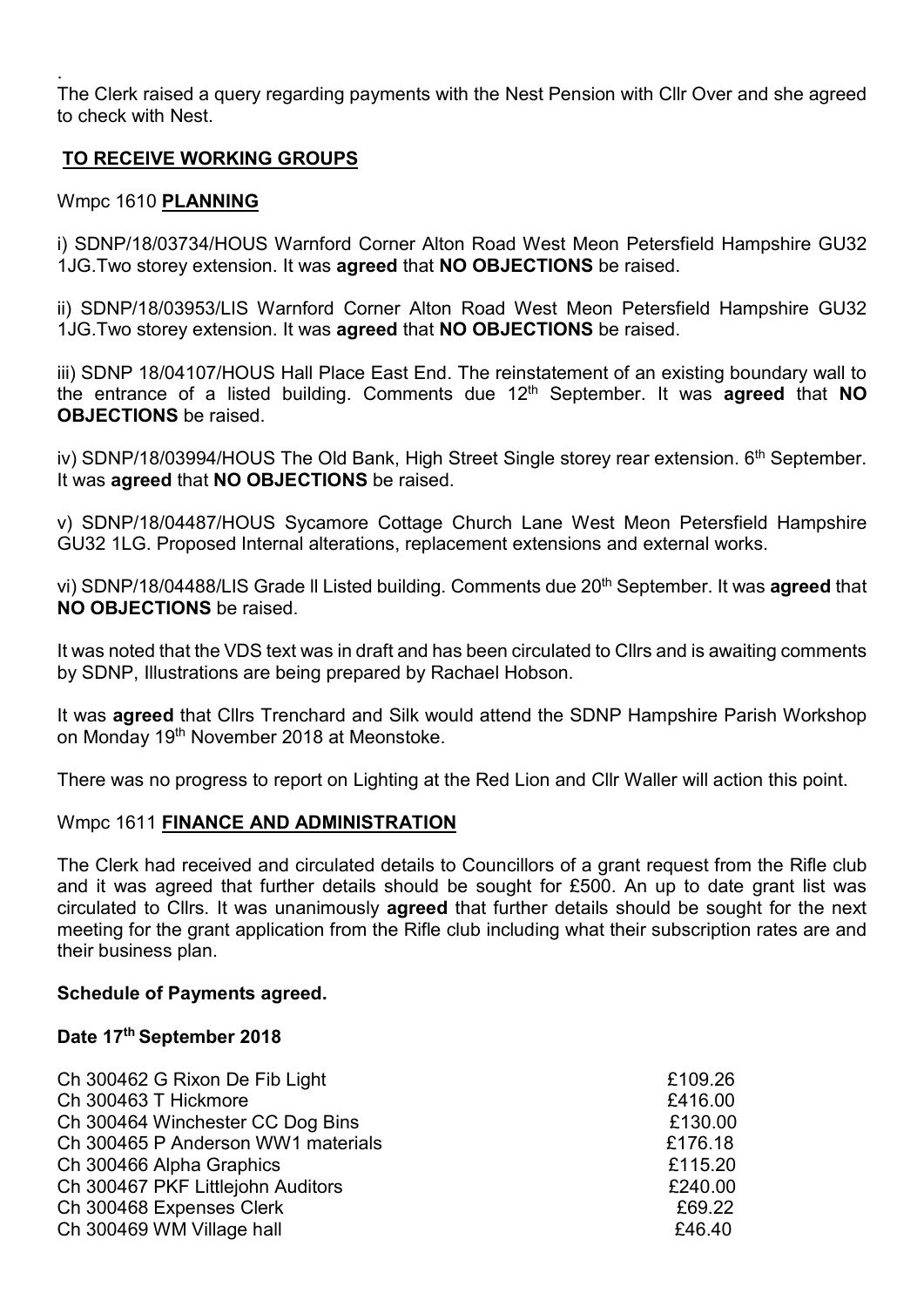| Ch 300470 WM Village Hall Biffa Bins | £147.57 |
|--------------------------------------|---------|
| Ch 399471 Salary Clerk               |         |
| Ch 300472 Surrey Loams               | £303.00 |

The Action points from the June and July were agreed and there was nothing outstanding.

The Clerk circulated (via email) Cllr Training details from Hampshire Association of Local Councils.

Cllr Waller and Silk **agreed** to meet on Tuesday 25<sup>th</sup> September to inspect the Council Assets

#### Wmpc 1612 COMMUNITY, HOUSING AND RECREATION

The Lengthsman is due on 3<sup>rd</sup> October and it was **agreed** that the area by the tennis court and by the banked area needs doing.

Cllr Nicholson advised the Christmas Fair is going ahead on Saturday 8th December in the High street. It was **agreed** that the Parish Council would organise it this year, including the road closure. It was **agreed** the Parish Council would provide Christmas trees.

Cllr Trenchard agreed to be on the Shop Committee and would inform them.

Cllr Waller reported there had been no dog issues.

The Milestones were discussed including the fitting metal plates on the back of the Milestones.

The Thomas Lord pub was discussed as being a Community Asset and Cllr Waller **agreed** to discuss this with the pub landlord.

# Wmpc 1613 ITEMS TO BE CONSIDERED AT THE NEXT MEETING

Milestones, Village Design Statement, Lighting at the former Red Lion, Green initiatives, Benches, Lengthsman, Community Assets.

# Wmpc 1614 DATES OF NEXT MEETINGS

Tuesday 2<sup>nd</sup> October, Tuesday 6<sup>th</sup> November and Tuesday 4th December all in the Village Hall.

Meeting finished at 9.10 pm

Chairman ……………………….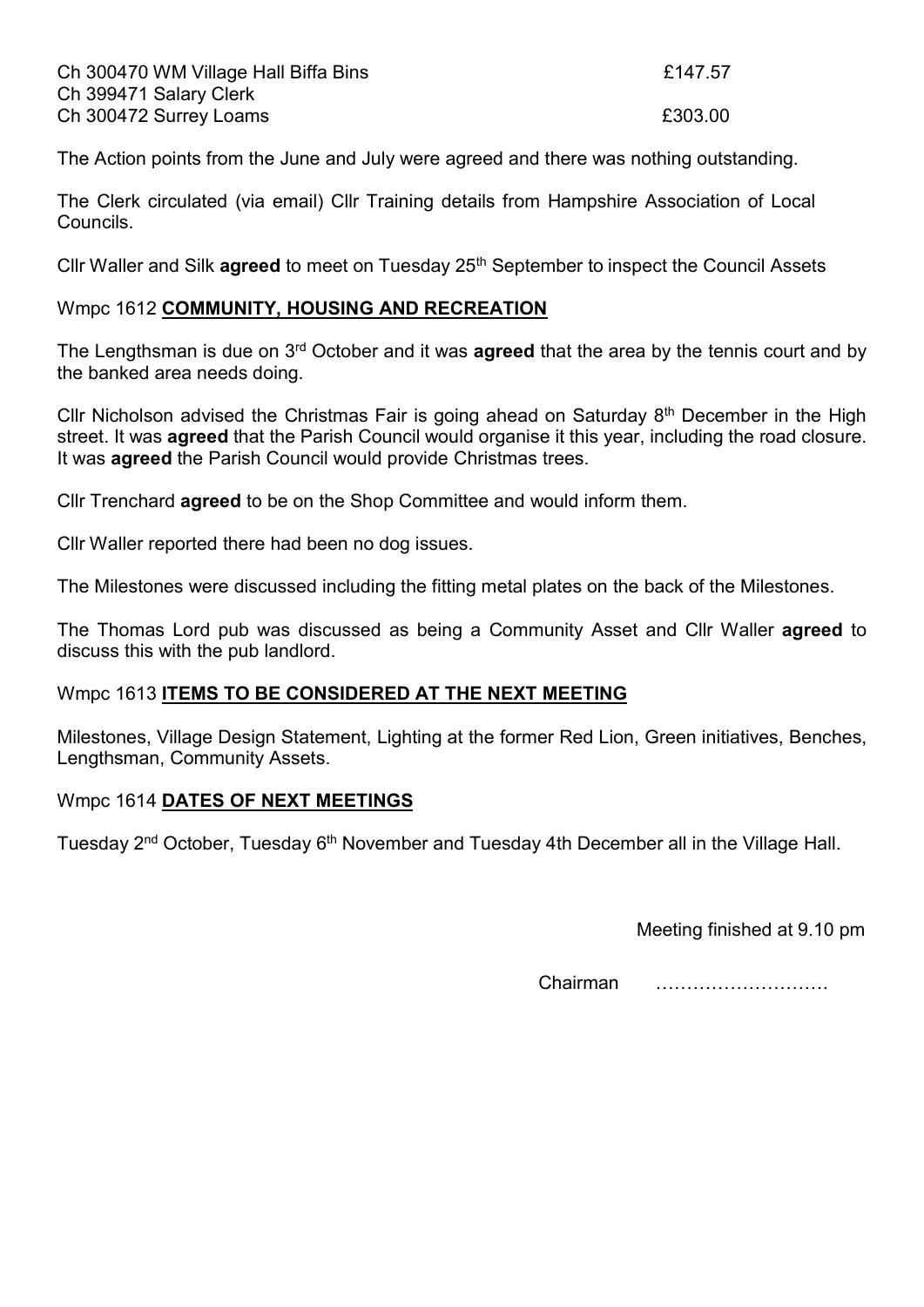# Appendices County Council and City Council Reports

# Hampshire County Council Divisional Report for West Meon Parish Council

Bid to increase health checks As part of a new £9m contract with health providers starting next April, Hampshire County Council is aiming to increase the uptake of checks by Hampshire residents, particularly those most at risk of developing cardiovascular disease. Cllr Patricia Stallard, the County Council's Executive Member for Public Health, said: "The County Council is responsible for ensuring Hampshire residents aged 40 to 75 are invited for regular health reviews by their GP surgeries. Currently, just under half of those invited take up the offer of a check. This is something we want to see improve, so through a new contract with GPs and other health providers we are aiming to increase this, particularly among patients considered most at risk of cardiovascular disease."

# Exam successes

Students in Hampshire have risen to the challenge of tougher standards for GCSEs and the impact of the new one-to-nine grading - with nine being at the top of the scale. Overall attainment in Hampshire secondary schools in 2017 remained above national attainment: 68% of pupils achieved "The Basics" (a grade 9 to 4 in both English and mathematics) against 64% nationally. 25% of pupils achieved the English Baccalaureate against 24% nationally. Also, 65% of Hampshire's students taking Key Stage 2 assessments in 2017 achieved the expected level in reading, writing and mathematics, compared with 61% nationally. Hampshire outperformed its statistical neighbours in these results.

# School Place Preferences

98% of parents were offered a place for their child in one of their three preferred secondary schools for September 2018, with over 92% receiving their first choice of secondary school. Almost 99% of pupils transferring from Infant to Junior school received a place at one of their preferred schools – with 97% obtaining a place at their first choice school (consistent with the previous year).

# CO2 emissions

Local Authority operations have fallen to 83,992 tonnes in 2016/17 from 86,684 the previous year (a reduction of 33.30% since 2011/12), keeping the County Council on track to meeting its target of 79,080 tonnes by 2020.

# Highways Improvements

The County Council secured £12.9 million funding from Highways England which, together with a £6.6 million investment from the County Council, will enable improvements to Junction 9 of the M27 and Parkway South Roundabout, Whiteley.

# Energy Programmes

£2.8 million is being invested in energy programmes, including LED Lighting, Electric Vehicles and Battery Technology, which will deliver at least £450,000 of revenue savings. The first phase of the LED lighting installation has been completed in 2017/18, with the rest of the programme to be completed in the next two years.

Cllr Roger Huxstep

Member for Meon Valley Division 17th September 2018

---------------------------------------------------------------------------------------------------

Cllr Ruffell WCC Reports

August Report.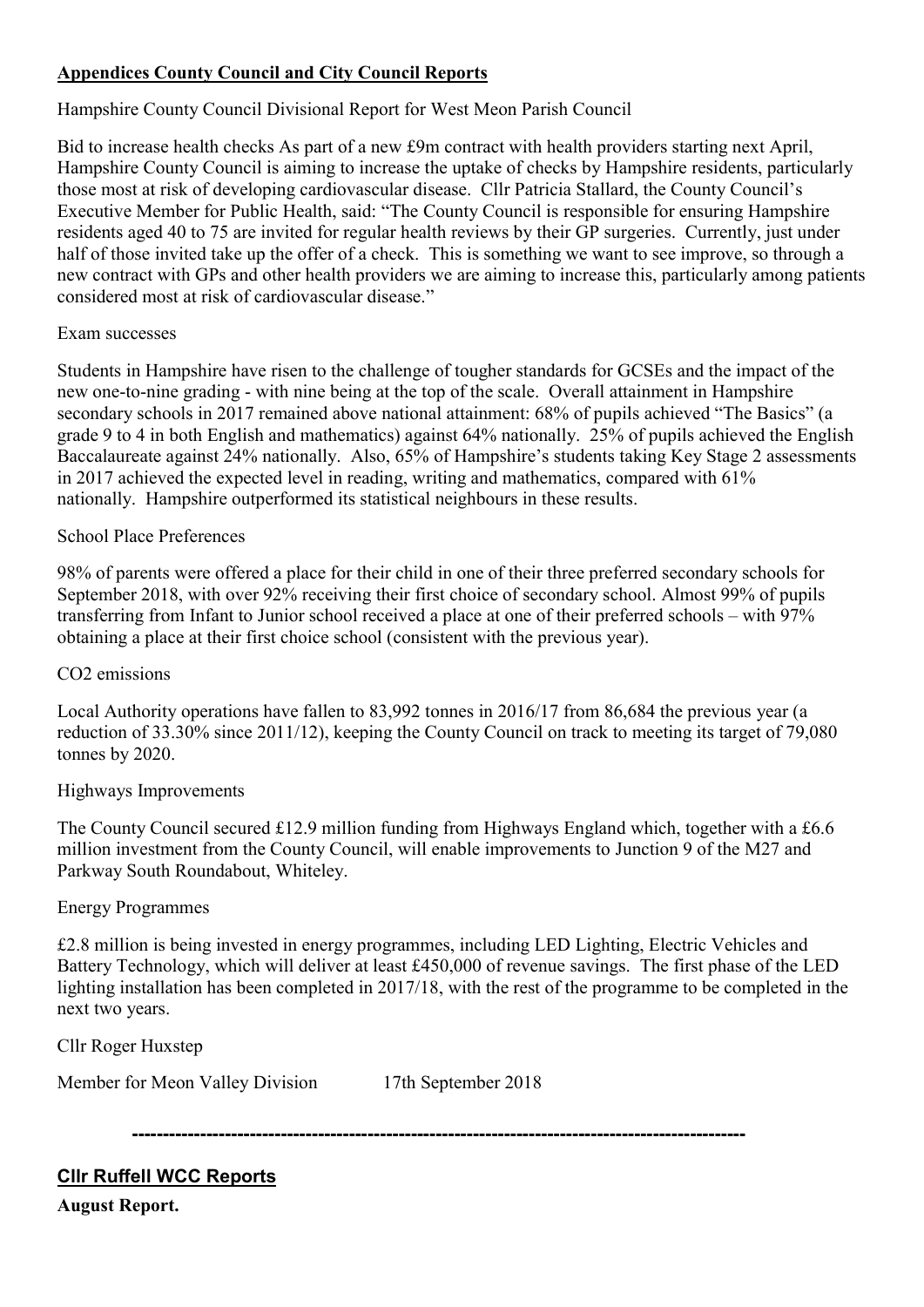LOCAL PLAN UPDATE The South Downs Local Plan was submitted to Government for examination on 27 April 2018 along with a large evidence base on a range of subjects from landscape and biodiversity to housing and employment. Inspector Brian Sims BSc CEng MICE MRTPI has been appointed to conduct the examination to determine whether the South Downs Local Plan is sound. NEW AFFORDABLE HOUSING GRANT SCHEME The National Park Authority is launching a new grant scheme, using money paid by developers, to deliver more affordable housing in the South Downs. Grants of between £10,000 and £30,000 are now available for affordable dwellings constructed on rural exceptions sites (sites that would not be granted planning permission for open market housing) or for affordable housing delivered through community-led initiatives such as Community Land Trusts. S106 SPENDING In the last six months SDNP have allocated almost £60,000 to projects in the National Park through S106 contributions. £8,150.00 to Mid Sussex District Council for a replacement artificial cricket pitch at Clayton Green Recreation Ground. £13,791.46 to Petersfield Town Council for drainage works at Paddock Way Recreation Ground. £5,538.00 to Droxford Parish Council for a new MUGA Games Wall at Droxford Recreation Ground. £445.00 to Petersfield Town Council for new entrance gates to Paddock Way Recreation Ground. £1,722.00 to Froxfield and Privett Parish Council for improvements to a byway open to all traffic (BOAT). £8,860.00 to Liss Parish Council to install two crossing points on Station Road. £1,017.50 for Steep Parish Council to buy a speed indicator device for traffic calming on Stoner hill. £10,323.96 to Upper Beeding Parish Council for a new bus shelter at Small Dole £7,829.63 to Upper Beeding Parish Council to create a new path on Memorial Playing Fields.

Winchester City Council installs solar technology at car park.

Winchester City Council has installed solar-powered lights at one of its car parks in the District.The two car park lights have been placed at Kidmore Lane Car Park in Denmead.They are being trialled as a low-carbon alternative to traditional street lighting, which is generally connected to the electricity grid. Each of the lights will save on average 65 kWh of electricity per year. In order to reduce light pollution and conserve electricity stored in the batteries, the lights will dim to a third of their full brightness when there is no-one nearby. A sensor mounted on the lights will ensure they light up when anyone approaches.

HMO licensing powers to come into force in October.

Winchester City Council will soon be widening the scope of licensing houses in multiple occupation (HMOs). Currently, mandatory licensing of HMO's only applies in buildings of 3 or more storeys but as from 1st October 2018, all privately rented properties in multiple occupation with 5 or more residents who are not from the same household, will require licenses. This comes after the government passed legislation, which requires HMO Landlords to apply for a licence by 1st October 2018, and failure to do so will be a criminal offence.

 The council is keen to monitor local HMO's and the new legislation allows them to control the rise in HMOs having already taken steps to reduce HMO's in both Winnall and Stanmore through Article Four Directions. Mandatory licensing means that we can gain a better picture of where the HMOs are, and can help us deal with any future hotspots where they may become an issue or where enforcement action might be needed. We want to work with landlords, so they are aware of their legal obligation and the changes in legislation, so they do not get caught out before this comes into force in Autumn.

License are to be set at £900 (for a five-year license).

£413.16 to Coldwaltham Parish Council to buy new traffic calming equipment. £527.00 to Stroud Parish Council to replace a broken stile with a new kissing gate at Stroud. A further 12 applications which would total £55,000 are currently being assessed, having been recommended for approval. CIL UPDATE In April 2017 the National Park Authority introduced the Community Infrastructure Levy (CIL) to replace the old S106 agreements. As of the end of March 2018, it had collected £197,481.49 from CIL .A proportion of CIL income is passed directly to the local Parish or Town Council affected by the development – 25 per cent where there is a Neighbourhood Plan and 15 per cent where there is no Neighbourhood Plan. The parishes received their first payments, totalling £31,425.22 in April 2018. We are currently creating the Infrastructure Business Plan (IBP), a list of agreed infrastructure projects to be funded through the CIL. Look out for the next a call for projects to go on this list later in 2018.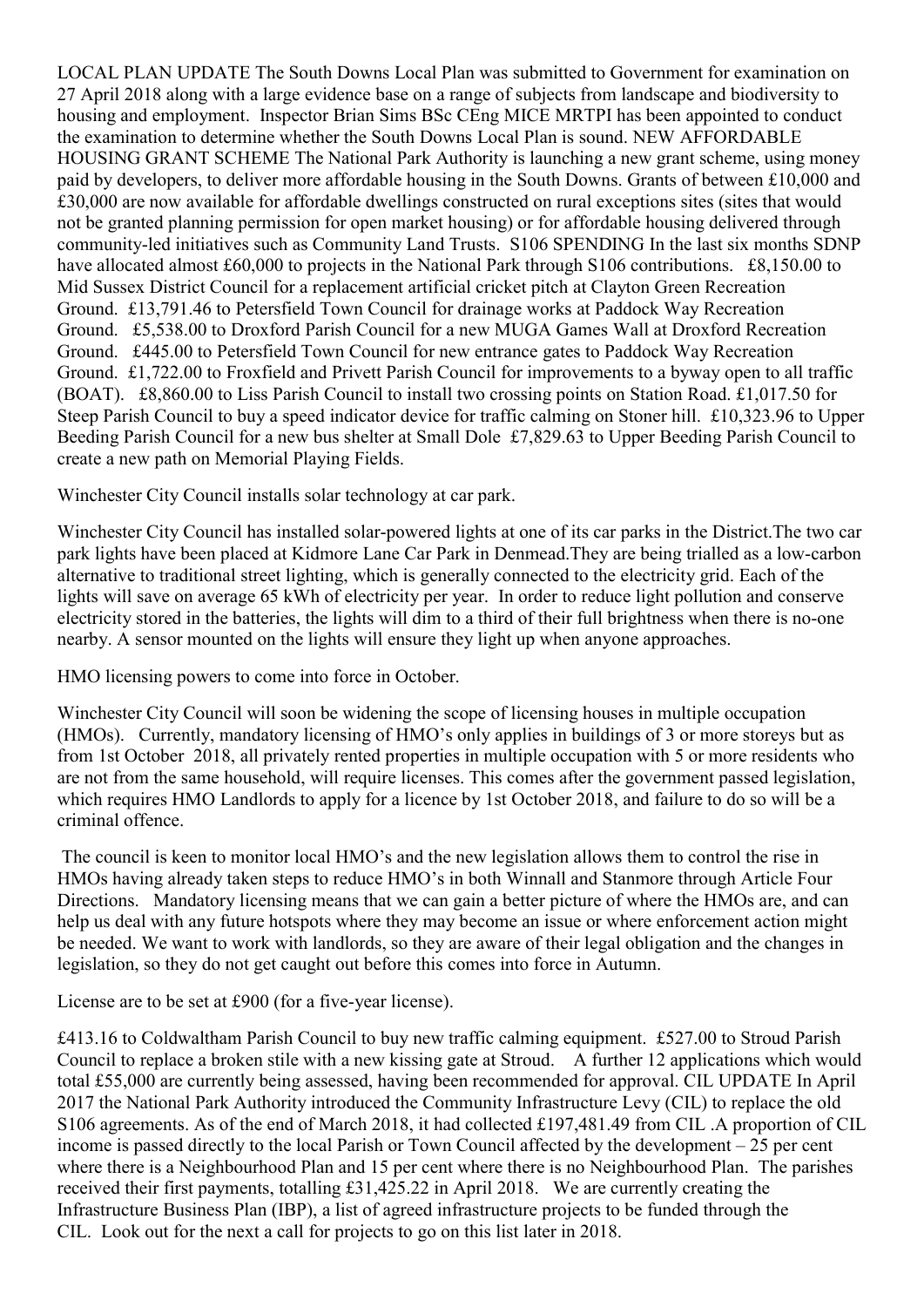The new HMO mandatory licensing will apply when:

\* Properties are occupied by five or more people who are not from the same household, regardless of the number of storeys.

\* A building or a converted flat lacks or shares basic amenities such as a toilet, personal washing facilities or cooking facilities

\* Purpose built flats with up to two flats in the block when one or both are occupied as an HMO

Landlords who rent out HMO properties or tenants living in HMO properties requiring any further support or advice should contact the council's private sector housing team on 01962 848526 / privatesectorhousing@winchester.gov.uk or follow the link to http://www.winchester.gov.uk/housi

# September Report

Winchester City Council's Local Plan 2036

The city council is inviting local people to have their say on the way that the District develops. Consultation on what should be included in Winchester City Council's Local Plan 2036 is now underway and will run until midday Friday 21 September 2018.

The Local Plan is an important document which will help shape the future of the Winchester District. It enables the council to plan for and deliver the housing, employment space, facilities and infrastructure needed to ensure that the District grows and prospers whilst protecting the built and natural environments which makes Winchester's towns, villages and countryside so attractive.

To produce a new plan which accommodates necessary development without comprising the quality of the environment, the council invites feedback from all who have an interest in the District's future. Parish councils, local communities, businesses and other stakeholders are being approached for comment during a process that leads to the adoption of a new plan which will guide development for many years to come. An online consultation is available at https://winchester.citizenspace.com/policy-and-planning/winchester-lplaunch/ with key questions to help shape the plan.

Winchester Distillery brings gin-making experience to the city

This Autumn, Winchester City Centre will become home to The Blend Academy, a gin school hosting fun 'create your own gin' sessions as well as Wine and Spirit Education Trust classes in a new event space run by local spirit makers, Winchester Distillery. The local distillers will host regular events for both consumers and the trade at the newly refurbished site on Middle Brook Street.

The space had been inaccessible since the Post Office vacated the building, and Winchester City Council has created a new entrance directly from Middle Brook Street.

# **SDNP**

LOCAL PLAN UPDATE The first hearings for the South Downs Local Plan examination are expected to start on Tuesday 13 November in the South Downs Centre, Midhurst. If you responded to the submission consultation last autumn you should now have received a letter from the Programme Officer with more information about the process. Further examination sessions will follow in December. Keep an eye on the Local Plan Examination page on the SDNP website for all the news and updates.

Ongoing work carried out by Park Rangers Managed invasive nettles and completed field sign surveys of water voles along the River Meon, comfirming their dispersal and continued breeding success. Harvested seed at a local wildflower meadow near Selbourne with the Winchester Downs Farm Cluster. Undertook two barbastelle bat surveys with Sussex Wildlife Trust at Ebernoe Common. Other work on the site included clearing bracken and gorse and pothole repairs. Helped with a charcoal burn at Lodge Copse, an educational coppice run by volunteers. Installed steps on a couple of steep sections at Botany Bay to make